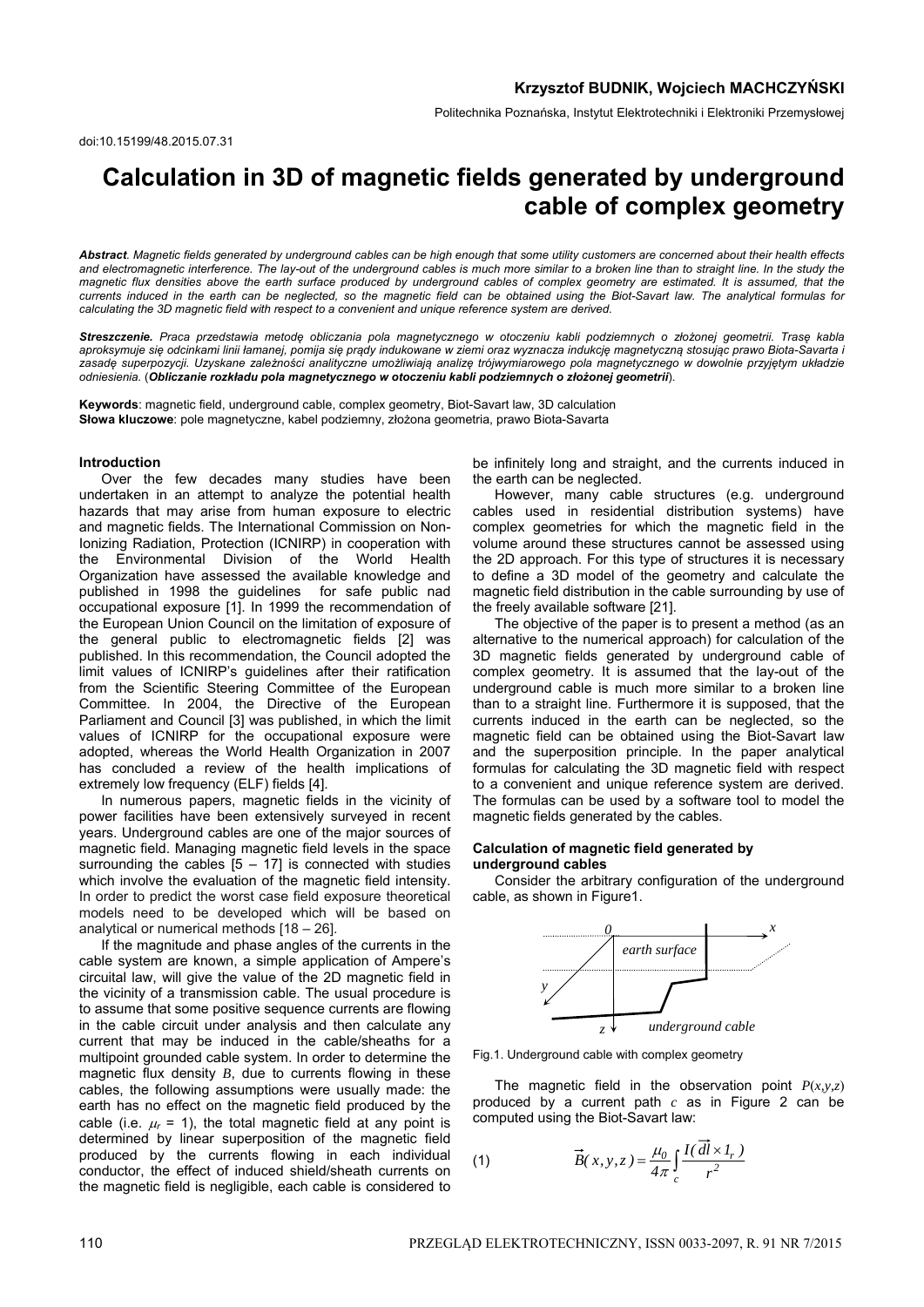where *I* is a phasor current, the vector element  $\overrightarrow{dl}$ coincides with the direction of the current *I*, *1r* is a unit

vector in the direction of the vector  $r$ ,  $r$  is the distance between the source point  $P^{s}(X, Y, Z)$  and the observation point  $P(x, y, z)$  and  $\mu_0$  is the magnetic permeability of the vacuum.



Fig.2. Current path generating the magnetic field

For calculation purposes, the current path is divided into small straight-line segments. For simplicity consider only the *i*-th segment of the current path. It is convenient to define two different Cartesian reference systems: the first one *x, y, z* is a reference system (external reference system), the second one *x´, y´, z´* is referred to the *i*-th segment. Figure 3. It should be noted, that the reference coordinate system can be arbitrary located in the space, it is however reasonable to locate the *xy* plane on the earth surface.



Fig.3. Reference systems and the *i*-th segment of the current path

The terminating points of the *i*-th segment have in the external (unprimed) reference system the coordinates  $(x_i, y_i, z_i)$  and  $(x_{i+1}, y_{i+1}, z_{i+1})$  respectively. The segment lies in the *y'z'* plane of the second (primed) coordinate system, so that  $x'=0$  and  $z'=z$ . The segment can be generally described by the straight-line equation in the "slope-intercept" form

$$
(2) \t z' = m_i y' + c_i
$$

where

(3) 
$$
m_i = \frac{z_{i+1} - z_i}{y_{i+1} - y_i}
$$

(4) 
$$
c_i = -\frac{z_{i+1} - z_i}{y_{i+1} - y_i} y_i + z_i
$$

Now we express (2) in parametric form with respect to the parameter *u* (progressive along the *i*-th segment) indicated on Figure 3

(5) 
$$
X^{'}(u) = 0
$$

$$
Y^{'}(u) = u \t 0 \le u \le L_i
$$

$$
Z^{'}(u) = m_i u + c_i
$$

where *Li*

(6) 
$$
L_i = \sqrt{(x_{i+1} - x_i)^2 + (y_{i+1} - y_i)^2}
$$

To obtain (5) in the reference coordinates system, the roto-translation formulas in the tridimensional space [27] should be applied. Thus:

(7) 
$$
\begin{bmatrix} X(u) \\ Y(u) \\ Z(u) \end{bmatrix} = \begin{bmatrix} \beta_i & \alpha_i & 0 \\ -\alpha_i & \beta_i & 0 \\ 0 & 0 & 1 \end{bmatrix} \begin{bmatrix} X'(u) \\ Y'(u) \\ Z'(u) \end{bmatrix} + \begin{bmatrix} x_i \\ y_i \\ 0 \end{bmatrix}
$$

where the coefficients  $\alpha_i$  and  $\beta_i$  (direction cosines) are described as:

(8) 
$$
\alpha_{i} = \frac{x_{i+1} - x_{i}}{\sqrt{(x_{i+1} - x_{i})^{2} + (y_{i+1} - y_{i})^{2}}}
$$
  
(9) 
$$
\beta_{i} = \frac{y_{i+1} - y_{i}}{\sqrt{(x_{i+1} - x_{i})^{2} + (y_{i+1} - y_{i})^{2}}}
$$

From (7) and (5) it follows that

(10)  

$$
X(u) = \alpha_i u + x_i
$$

$$
Y(u) = \beta_i u + y_i
$$

$$
Z(u) = m_i u + c_i
$$

In order to apply the formula (1), we have to find suitable expressions  $I_r(u)$  and  $dl(u)$ . By looking at Figure 2., if  $(X(u), Y(u), Z(u))$  are the coordinates of the generic element  $d\vec{l}(u)$  , we have

(11) 
$$
I_r(u) = \frac{(x - X(u))I_x + (y - Y(u))I_y + (z - Z(u))I_z}{\sqrt{(x - X(u))^2 + (y - Y(u))^2 + (z - Z(u))^2}}
$$

and taking into account (10)

(12) 
$$
\overline{dl}(u) = \alpha_i du I_x + \beta_i du I_y + m_i du I_z
$$

Remembering that

(13) 
$$
r^2(u) = (x - X(u))^2 + (y - Y(u))^2 + (z - Z(u))^2
$$

and inserting (11), (12) and (13) into (1) we obtain the three components of the magnetic flux density field

(14) 
$$
B_{ix}(x, y, z) = \frac{\mu_0 I}{4\pi} \int_0^{L_i} \frac{\beta_i (z - m_i u - c_i) - m_i (y - \beta_i u - y_i)}{(x - \alpha_i u - x_i)^2 + (y - \beta_i u - y_i)^2 + (z - m_i u - c_i)^2} \frac{d^3}{2} du
$$

(15) 
$$
B_{iy}(x, y, z) = -\frac{\mu_0 I}{4\pi} \int_0^{L_1} \frac{\alpha_i (z - m_i u - c_i) - m_i (x - \alpha_i u - x_i)}{(x - \alpha_i u - x_i)^2 + (y - \beta_i u - y_i)^2 + (z - m_i u - c_i)^2} \frac{d}{dz} du
$$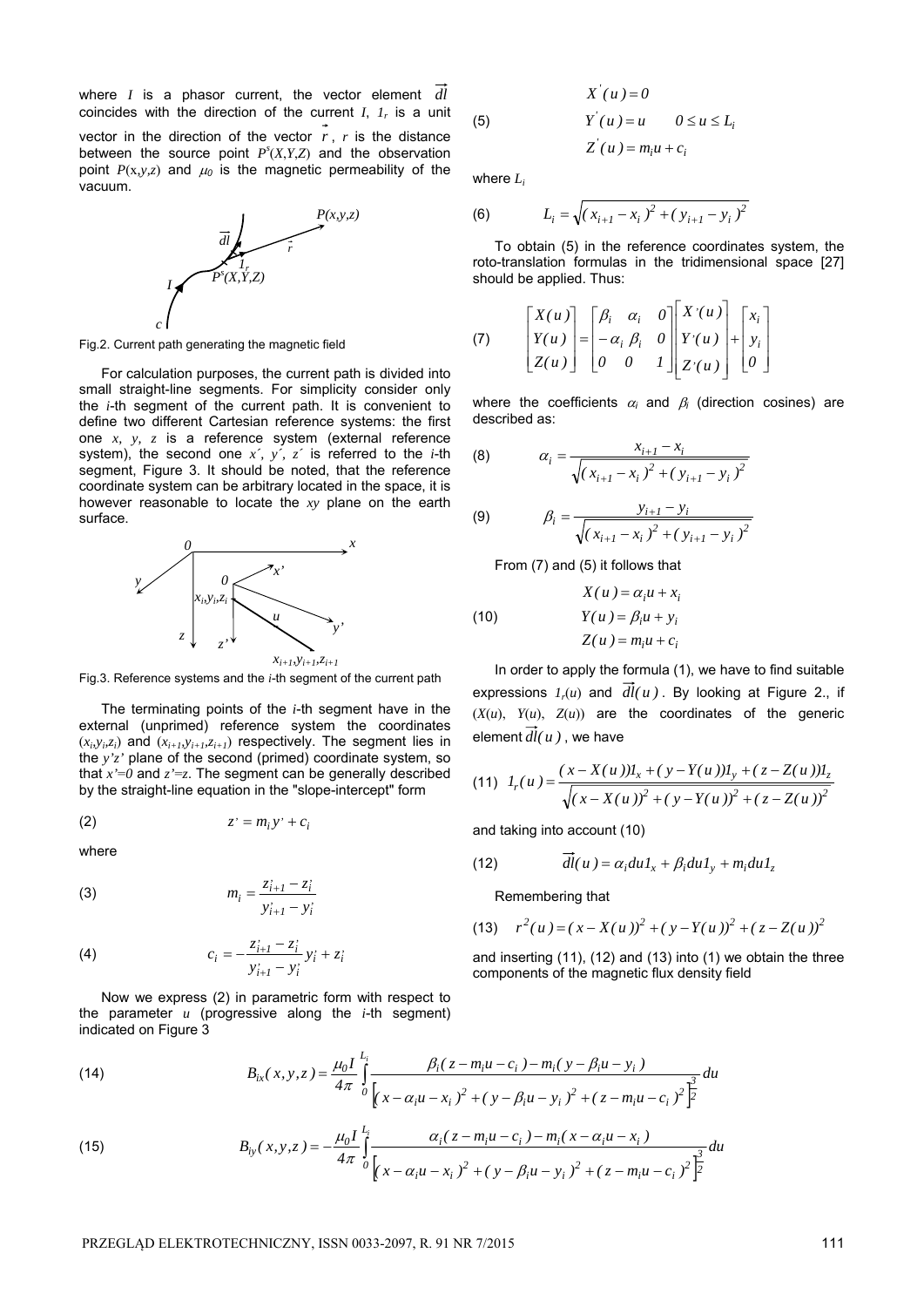(16) 
$$
B_{iz}(x, y, z) = \frac{\mu_0 I}{4\pi} \int_0^{L_i} \frac{\alpha_i (y - \beta_i u - y_i) - \beta_i (x - \alpha_i u - x_i)}{\left[x - \alpha_i u - x_i\right]^2 + (y - \beta_i u - y_i)^2 + (z - m_i u - c_i)^2\right]^{\frac{3}{2}}} du
$$

The integrals in formulas  $(14) - (16)$  have to be solved numerically.

Taking into account, that the magnetic field can be produced by more conductors in complex configuration, the total magnetic field can be obtained by superposition of the

contributions produced by each segment. If  $N_c$  denotes the number of conductors and  $N<sub>s</sub>$  is a number of segments considered, from equations  $(14) - (16)$  we have:

(17) 
$$
B_x(x, y, z) = \sum_{i=1}^{N_s} \sum_{j=1}^{N_c} \frac{\mu_0 I_j}{4\pi} \int_0^{L_{ij}} \frac{\beta_{ij}(z - m_{ij}u - c_{ij}) - m_{ij}(y - \beta_{ij}u - y_{ij})}{\left[x - \alpha_{ij}u - x_{ij}\right]^2 + (y - \beta_{ij}u - y_{ij})^2 + (z - m_{ij}u - c_{ij})^2\right]^{\frac{3}{2}}} du
$$

(18) 
$$
B_{y}(x, y, z) = -\sum_{i=1}^{N_s} \sum_{j=1}^{N_c} \frac{\mu_0 I_j}{4\pi} \int_0^{L_{ij}} \frac{\alpha_{ij}(z - m_{ij}u - c_{ij}) - m_{ij}(x - \alpha_{ij}u - x_{ij})}{\left[(x - \alpha_{ij}u - x_{ij})^2 + (y - \beta_{ij}u - y_{ij})^2 + (z - m_{ij}u - c_{ij})^2\right]^{\frac{3}{2}}} du
$$

(19) 
$$
B_{z}(x, y, z) = \sum_{i=1}^{N_{s}} \sum_{j=1}^{N_{c}} \frac{\mu_{0} I_{j}}{4\pi} \int_{0}^{L_{ij}} \frac{\alpha_{ij} (y - \beta_{ij} u - y_{ij}) - \beta_{ij} (x - \alpha_{ij} u - x_{ij})}{\left[ (x - \alpha_{ij} u - x_{ij})^{2} + (y - \beta_{ij} u - y_{ij})^{2} + (z - m_{ij} u - c_{ij})^{2} \right]^{3}} du
$$

Finally, the modulus of the magnetic flux density field can be obtained from the formula:

(20)  

$$
\begin{aligned} \left| B(x, y, z) \right| &= \\ &= \sqrt{\left| B_x(x, y, z) \right|^2 + \left| B_y(x, y, z) \right|^2 + \left| B_z(x, y, z) \right|^2} \end{aligned}
$$

It should be noted, that the above considerations are valid for segments, which are not parallel to the *0z* axis.

Consider the case shown in Figure 4.



Fig.4. Reference systems and the *i*-th segment of the current path parallel to the *0z* axis

Let us denote again  $(X(u), Y(u), Z(u))$  the coordinates of the generic element  $\overrightarrow{dl}(u)$ , where the parameter *u* (progressive along the *i*-th segment) is indicated on Figure 4. In the primed coordinate system one can write

(21) 
$$
X'(u) = 0
$$

$$
Y'(u) = 0
$$

$$
Z'(u) = u \qquad 0 \le u \le L_i
$$

where *Li* denotes the length of the segment considered and

$$
(22) \t\t\t L_i = z_{i+1} - z_i
$$

Regarding the translation of the coordinates we obtain:

(23) 
$$
X(u) = x_i
$$

$$
Y(u) = y_i
$$

$$
Z(u) = u
$$

In order to apply the formula (1), we have to find suitable expressions  $I_r(u)$  and  $dl(u)$ . By looking at Figure 2 and taking into account that  $(X(u), Y(u), Z(u))$  are the coordinates of the generic element  $dl(u)$ , we have

(24) 
$$
I_r(u) = \frac{(x - x_i)I_x + (y - y_i)I_y + (z - u)I_z}{\sqrt{(x - x_i)^2 + (y - y_i)^2 + (z - u)^2}}
$$

and

$$
(25) \t\t dl(u) = duI_z
$$

 $\rightarrow$ 

Remembering the formula (13) and inserting (24) and (25) into (1) we obtain the two components of the magnetic flux density field:

$$
(26) \quad B_{ix}(x, y, z) = -\frac{\mu_0 I}{4\pi} \int_0^{L_1} \frac{y - y_i}{\left[ (x - x_i)^2 + (y - y_i)^2 + \right]^{\frac{3}{2}}} du
$$
\n
$$
(27) \quad B_{iy}(x, y, z) = \frac{\mu_0 I}{4\pi} \int_0^{L_1} \frac{x - x_i}{\left[ (x - x_i)^2 + (y - y_i)^2 + \right]^{\frac{3}{2}}} du
$$
\n
$$
+ (z - u)^2
$$

If  $N_c$  denotes the number of conductors and  $N_{sw}$  is a number of vertical segments considered, from equations (26) and (27) we have: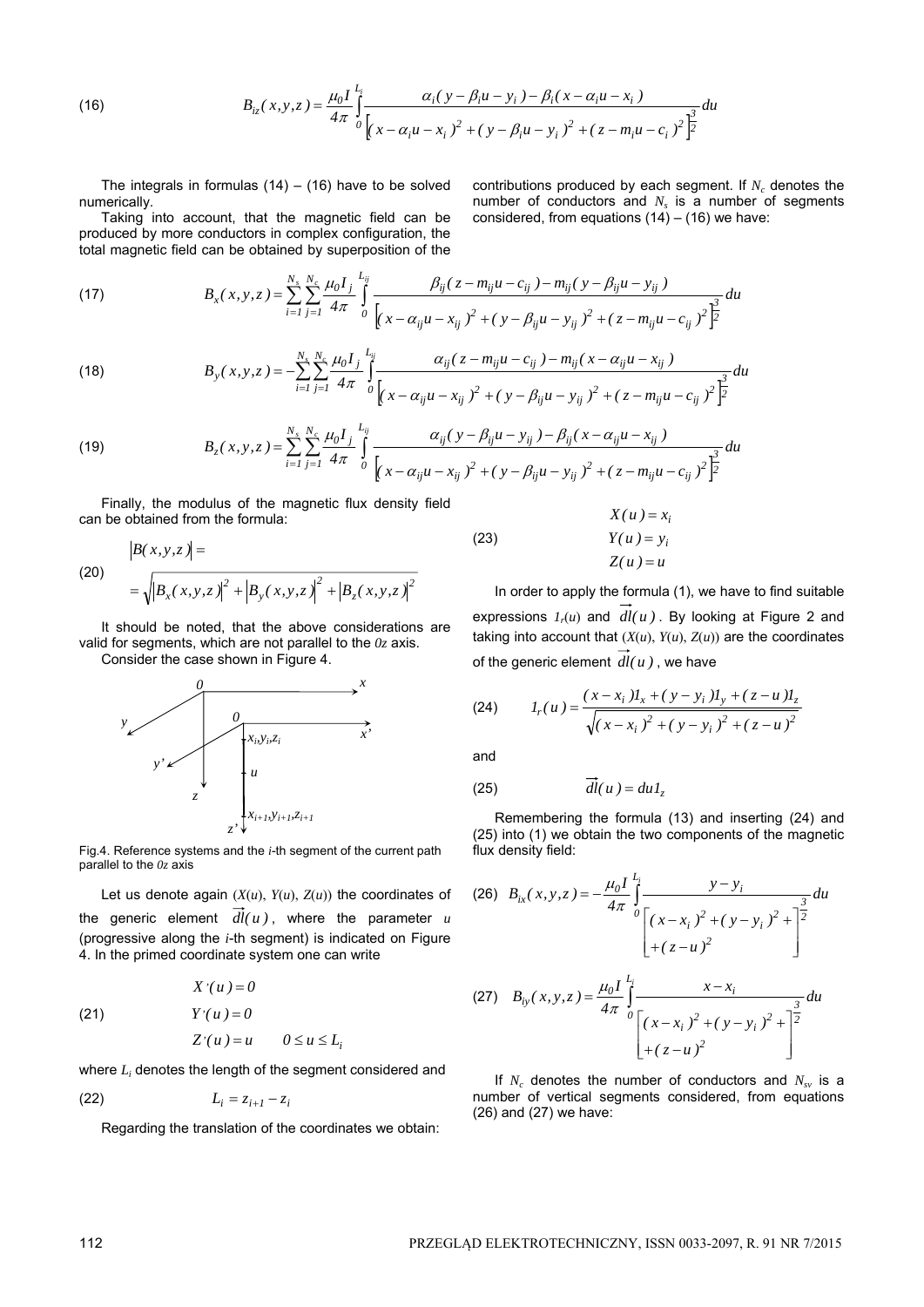(28) 
$$
B_x(x, y, z) =
$$

$$
= -\sum_{i=1}^{N_{sv}} \sum_{j=1}^{N_c} \frac{\mu_0 I_j}{4\pi} \int_0^{L_{ij}} \frac{y - y_{ij}}{\left[ (x - x_{ij})^2 + (y - y_{ij})^2 + \right]^{\frac{3}{2}}} du
$$

$$
+ (z - u)^2
$$

$$
B_{y}(x, y, z) =
$$
  
(29) 
$$
= \sum_{i=1}^{N_{sv}} \sum_{j=1}^{N_c} \frac{\mu_0 I_j}{4\pi} \int_{0}^{L_{ij}} \frac{x - x_{ij}}{\left[ (x - x_{ij})^2 + (y - y_{ij})^2 + \right]^{\frac{3}{2}}} du
$$

$$
+ (z - u)^2
$$

It should be noticed, that if the current *I* flows opposite to the *0z* axis

(30) *du1z dl( u )*

and the components of the magnetic flux density field change their signs.

The resultant modulus of the magnetic flux density field produced by arbitrary geometrical configuration of current carrying underground conductors can be obtained using the formula (20).

# **Example**

 Consider the underground 3-phase cable line 3xYAKXS 1x35 mm<sup>2</sup> 0,6/1 kV buried at depth 0,7 m in flat configuration; the distance between the cables is 70 mm. The route of the cable line is shown in Figure 5. Each cable of the line is divided into 5 straight-line segments. The terminating points of the segments e.g. of the middle cable are: *P1*(-10; 5; 0), *P2*(-10; 5; 0,7), *P3*(0; 5; 0,7), *P4*(0; -5; 0,7), *P5*(10; -5; 0,7) and *P6*(10; -5; 0). It is assumed that the currents in the particular cable are:  $I_1$ =164exp(0) A, *I2*=164exp(-j120º) A, *I3*=164exp(j120º) A and the earth permeability is  $\mu_0$ .



Fig. 5. Route of underground cable line with complex geometry

 In Figure 5 the 3-dimensional magnetic flux density distribution is ploted using the MatLab. The calculations are curried out for the plane located 1 m above the earth surface.

### **Final remarks**

The formulas derived allows to manage cases with any complex geometry of the cable such as changes of direction of a cable line, changes of burial depth of the line and crossing between two cable lines as well. They can be used in practical cases, when there are often several cables nearby, and the fields interact with each other. The necessary data for magnetic field calculations are: the number of conductors, the current in each conductor of the cable lines, the *x*, *y*, *z* coordinates of the observation point *P*, the number of segments the cable is divided into, and the coordinates  $(x_i, y_i, z_i)$  and  $(x_{i+h}, y_{i+h}, z_{i+1})$  of terminating points of each segment. It should be noted that all coordinates refer to the reference system, which can be arbitrary located in the space.



Fig. 6. Module of the magnetic flux density

The method assumes that the cable segment is described by the straight-line equation in the "slopeintercept" form, effects of earth currents onto magnetic field are negligible and that power-line currents have prescribed values. The formulas obtained in the paper require numerical integration which can be performed by the use of freely available tools.

It should be pointed out, that the capability of the method developed is greater then other analytical methods presented in the literature and the direct analytical approach used, as opposed to the commercialized 3D simulators, enables any physical interpretation of the phenomena being simulated.

#### **REFERENCES**

- [1] International Commission on Non-Ionizing Radiation Protection (1998) Guidelines for limiting exposure to time-varying electric, magnetic and electromagnetic fields (up to 300 GHz), *Health Phys*, 74 (4), 494–522
- [2] European Union Council (1999) Recommendation of 12 July 1999 on the limitation of exposure of the general public to electromagnetic fields (0 Hz–300 GHz). (1999/519/EC)
- [3] European Parliament and Council (2004) Directive 2004/40/EC of 29 April 2004 on the minimum health and safety requirements regarding the exposure of workers to the risks arising from physical agents (electromagnetic fields)
- [4] World Health Organization (2007) Electromagnetic fields and public health: exposure to extremely low frequency fields. Fact Sheet No. 322
- [5] Farag A., Dawoud M., Habiballah I., Implementation of shielding principles for magnetic field management of power cables, *Electric Power Syst. Res.* , Vol. 48 (1999), 193–209
- [6] Barbarics T., Kost A., Lederer D., Kis P., Electromagnetic field calculation for magnetic shielding with ferromagnetic material, *IEEE Trans. Magn.* , Vol. 36, No. 4 (2000), 986–989
- [7] Bascom E.-C., Banker W., Boggs S. A., Magnetic field management considerations for underground cable duct banks, *IEEE Transmission & Distribution Conference*, (2006), 414-420
- [8] D'Amore M., Menghi E., Sarto M., Shielding techniques of the low-frequency magnetic field from cable power lines, in *Proc. IEEE Int. Symp. Electromagn. Compatibil.*, Vol. 1 (2003), 203– 208.
- [9] CIGRE, Work Group on Electric Power Systems, WG C4.204, "Mitigation techniques of power-frequency magnetic fields," Electra, Vol. 242 (Feb. 2009), 75–83
- [10] Mimos E., Tsanakas D., Tzinevrakis A., Optimum phase configurations for the minimization of the magnetic fields of underground cables, *Electr. Eng.* , Vol. 91 (2010), 327–335
- [11] Almeida M. E., Machado V. M., Neves M. G., Mitigation of the magnetic field due to underground power cables using an optimized grid, *Eur. Trans. Electr. Power*, Vol. 21 (2011), 180– 187